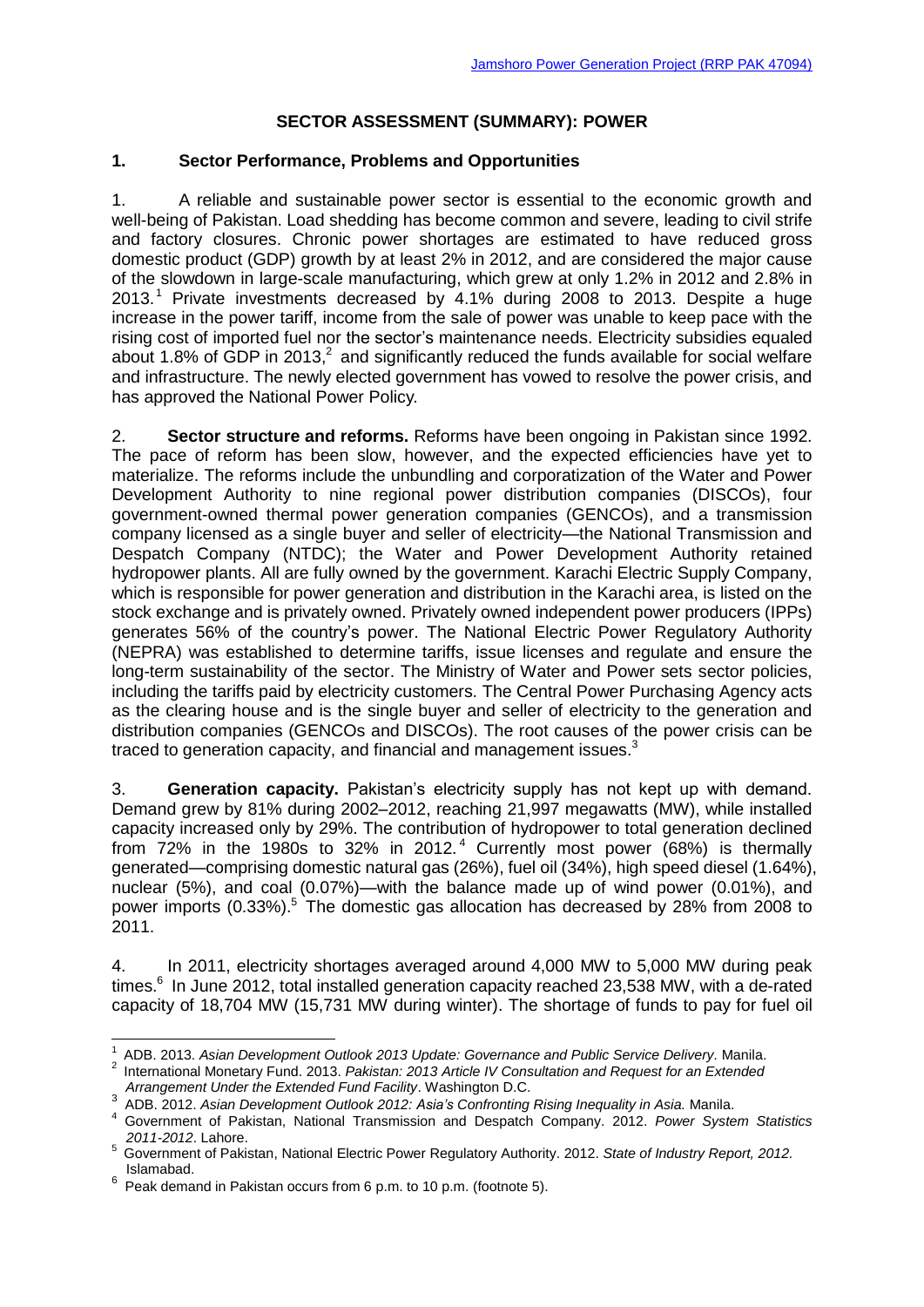and the lack of a natural gas allocation has constrained power generation to 14,000 MW. Pakistan needs to replace and rehabilitate inefficient power plants and change the energy mix to reduce power generation costs. The National Power Policy encourages IPPs to invest in new power plants and to convert old or existing power plants to use less expensive fuels. However, under current economic conditions, the private sector will not be able to provide all of the needed funding. The GENCOs, which make up 52% of installed generation capacity, have lost 25% of their capacity due to insufficient or inadequate maintenance. This has affected the efficiency and available capacity of the GENCOs. Electricity demand is forecast to increase at 5%–6% per year over the next 10 years, or by 32,000 MW by 2020 (footnote 5).

5. Pakistan has a low carbon footprint, largely because of its domestic gas and hydropower resources.<sup>7</sup> The country's estimated per capita carbon emissions are  $0.81$  tons per year, or just 19% of the world's average, and 0.47% of total global emissions.<sup>8</sup> However, gas reserves have been declining. The 2012 gas policy to encourage new fields and increase production from old fields has yet to produce results. Demand from industry, transport and retail customers has decreased the allocation to the power sector. No large hydropower plants have become operational since 2003. Rising demand and declining domestic supply have increased dependence on imported fuel oils.

6. Pakistan is exploring all its options to increase electricity supply, including through (i) conservation; (ii) energy efficiency measures; (iii) domestic production; and (iv) the import of liquefied natural gas, coal, piped natural gas from Turkmenistan and Iran, and electricity from Central Asia, India and Iran. A comparative analysis of alternative generation in Pakistan for affordable base-load power is shown below. Based on the analysis, coal generation is the best medium-term solution, and large hydropower with storage the preferred long-term solution.

| <b>Generation Type</b>                                                                                                      | <b>Remarks</b>                                                                                                                                                                                                                                                  |  |  |
|-----------------------------------------------------------------------------------------------------------------------------|-----------------------------------------------------------------------------------------------------------------------------------------------------------------------------------------------------------------------------------------------------------------|--|--|
| <b>Nuclear</b>                                                                                                              |                                                                                                                                                                                                                                                                 |  |  |
| Large-capacity base-load<br>plant.<br>Provides a medium-term solution,<br>requires imported fuel. Generation<br>cost: low.  | Under development with assistance from PRC. Concerns include<br>public opinion, and waste management and safety issues. After the<br>Fukushima nuclear accident in 2011, the real cost of nuclear power<br>and safety concerns have been brought into question. |  |  |
| Large Hydro                                                                                                                 |                                                                                                                                                                                                                                                                 |  |  |
| Large-capacity base-load plant. Does<br>not provide a medium-term solution,<br>uses local fuel. Generation cost: low.       | Being pursued as a long-term solution. Concerns include long<br>construction period, seasonal fluctuation in water flow and power<br>generation, social safeguard issues, and long distance to load<br>center. <sup>9</sup>                                     |  |  |
| <b>Biomass</b>                                                                                                              |                                                                                                                                                                                                                                                                 |  |  |
| Limited-capacity, non-base-load plant.<br>Provides a medium-term solution,<br>uses local fuel. Generation cost: low.        | Being pursued; size limited, because biomass must be sourced<br>locally to reduce transport costs. Not base load.                                                                                                                                               |  |  |
| <b>Solar and Wind</b>                                                                                                       |                                                                                                                                                                                                                                                                 |  |  |
| Limited-capacity, non-base-load plant.<br>Provides a medium-term solution,<br>uses local fuel. Generation cost: high.       | Being pursued; not base load. Concerns include intermittent<br>availability, relatively expensive generation cost and features.                                                                                                                                 |  |  |
| <b>Furnace Oil</b>                                                                                                          |                                                                                                                                                                                                                                                                 |  |  |
| Large-capacity base-load<br>plant.<br>Provides a medium-term solution,<br>requires imported fuel. Generation<br>cost: high. | Expensive generation cost resulting from use of imported oil.<br>Pakistan depends on this fuel for 36% of generation; fuel accounts<br>for 75% of total costs. Diversification away from expensive oil to<br>other sources is urgently needed in Pakistan.      |  |  |

**Comparative Analysis of Alternative Generation for Power Plants in Pakistan**

 $\overline{\phantom{a}}$ 

<sup>7</sup> The top four primary energy supplies in Pakistan were 47.5% gas, 32% oil, 11.7% hydroelectricity, and 6.7% coal (footnote 5).

<sup>8</sup> International Energy Agency. 2011. *Power Generation from Coal-Ongoing Developments and Outlook*. Paris

<sup>9</sup> Ranking of priority projects are set out in Friends of Democratic Pakistan. 2012. *A Productive and Water-Secure Pakistan*. Islamabad.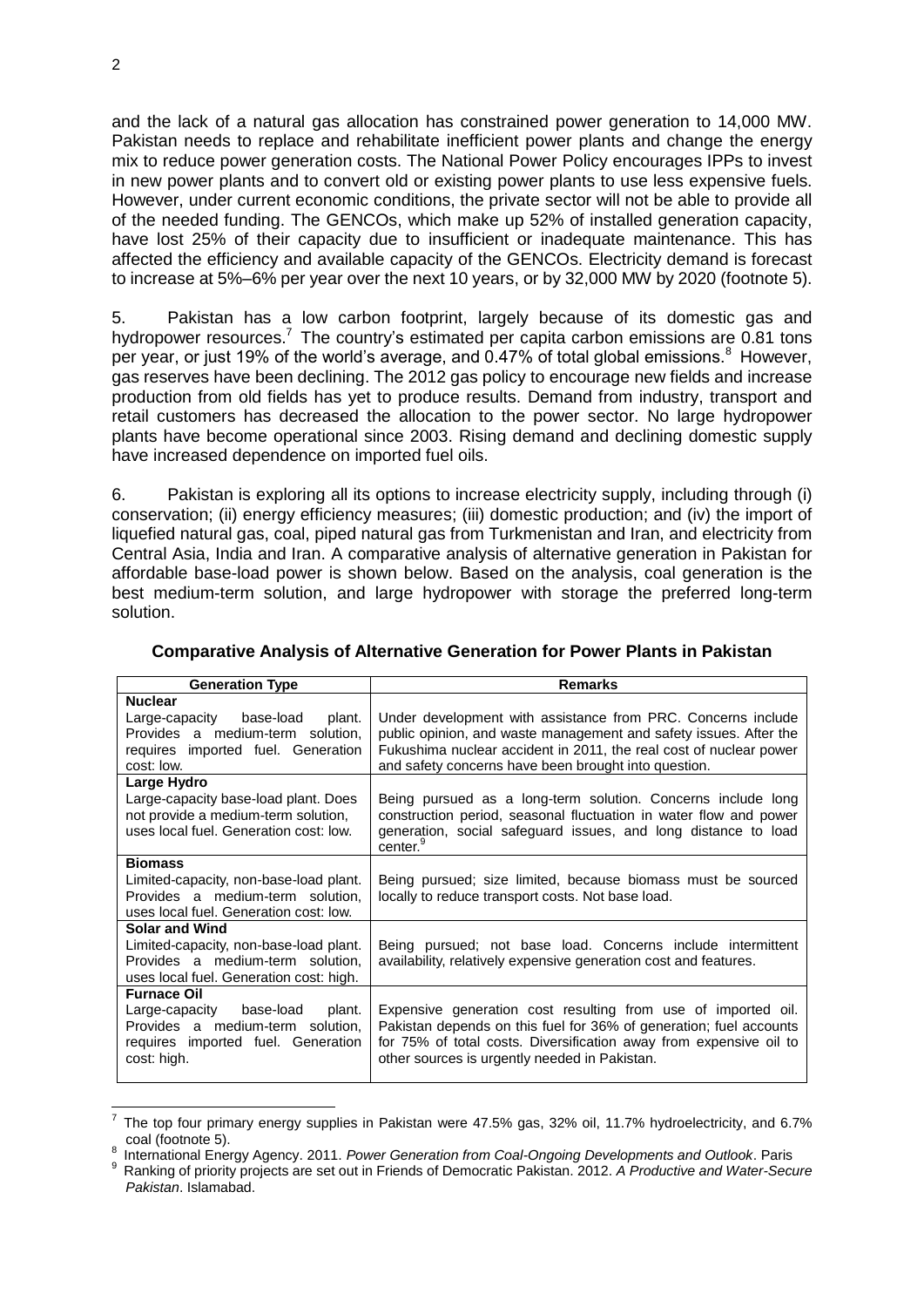| <b>Generation Type</b>                                                                  | <b>Remarks</b>                                                          |  |  |  |
|-----------------------------------------------------------------------------------------|-------------------------------------------------------------------------|--|--|--|
| <b>Natural Gas</b>                                                                      |                                                                         |  |  |  |
| Large-capacity<br>base-load<br>plant.                                                   | Domestic natural gas from existing fields is being depleted.            |  |  |  |
| solution<br>Provides a medium-term                                                      | Government is encouraging investment to increase production but         |  |  |  |
| (LNG),<br>fuel.<br>imported<br>requires                                                 | without results to date. LNG and import pipelines have been             |  |  |  |
| Generation cost: high (LNG).                                                            | delayed; generation cost is relatively high when using LNG.             |  |  |  |
| Coal                                                                                    |                                                                         |  |  |  |
| Large capacity base-load plant.                                                         | Domestic lignite mines are being explored. Imported low-sulfur coal     |  |  |  |
| Provides a medium-term solution,                                                        | is available. Cleaner technology can reduce GHG emission                |  |  |  |
| uses local fuel. Generation cost: low.                                                  | compared to lower efficiency power units that use high-sulfur fuel oil. |  |  |  |
| $GHG -$ greenhouse ass $ING -$ liquetied natural ass $PRC =$ People's Republic of China |                                                                         |  |  |  |

s, LNG = liquefied natural gas, PRC = People's Republic of China Source: Asian Development Bank

7. **Financial issues.** Beginning in 2003, tariff increases were inadequate to cover operational costs. The government increased customer tariffs by 106% from February 2008 to June 2013, but nevertheless subsidized power by about PRs5.79 per kilowatt-hour to cover costs. A monthly fuel adjustment was intended to prevent the subsidy from being affected by fuel price increases, but this has not been achieved, with delays in determination and court challenges. There was a 7-month lag in fuel price adjustment in 2013; depending on the timing of subsidy payments, late payment interest and penalties have been charged. In addition, losses and costs not recognized by NEPRA accumulate at the DISCO level. In FY 2013, the government paid tariff differential subsidies of PRs281 billion and resolved an additional PRs480 billion in payment arrears to IPPs and fuel companies.

8. As part of the government's plan to decrease subsidies in the power sector, the government discussed with the International Monetary Fund that over the next 3 years it will restrict subsidies to low-income customers, improve efficiency and governance, and further reduce costs (footnote 2). The tariffs were increased by 50% for industrial, commercial and bulk buyers in August 2013.

9. **Management issues**. The lack of independence, accountability, and incentives among DISCOs has kept technical and commercial losses high (at 10%–37%). The government is appointing independent board of directors and calling for chief executive officers to increase accountability and select staff based on merit. Performance contracts are also being put in place to enable transparent evaluation. Laws will be amended to criminalize electricity theft by the end of 2013.

10. The limited maintenance funds that are available to GENCOs have made it difficult to improve performance and hold staff accountable. Despite declining efficiency, GENCOs have not petitioned for a tariff revision since July 2007. Under the NEPRA tariff, GENCOs incur losses for every kilowatt-hour (kWh) sold, even if paid in full. To address these losses, GENCO will submit petitions after testing for efficiency and put in place new measuring and testing equipment to improve monitoring and curtail governance issues.

11. In FY2012, total transmission and distribution losses were marginally improved (by 0.41%) and reached 20.46%. About 520 kilometers of 220-kilovolt (kV) transmission lines and two 220-kV substations were added to the NTDC system in FY2012. The transformer capacity of 220-kV substations was also increased by 1,550 megavolt-ampere over the same period. Nearly 6,500 circuit-kilometers of 11 kV lines were added in the DISCOs. DISCOs added 737,000 consumers during FY2012, for a total of 21.05 million customers, 85% of which are residential customers. A total of 10,268 villages have been electrified. However, about 240,000 applications for new connections were still pending as of 30 June 2012 (footnote 5).

## **2. Government Strategy**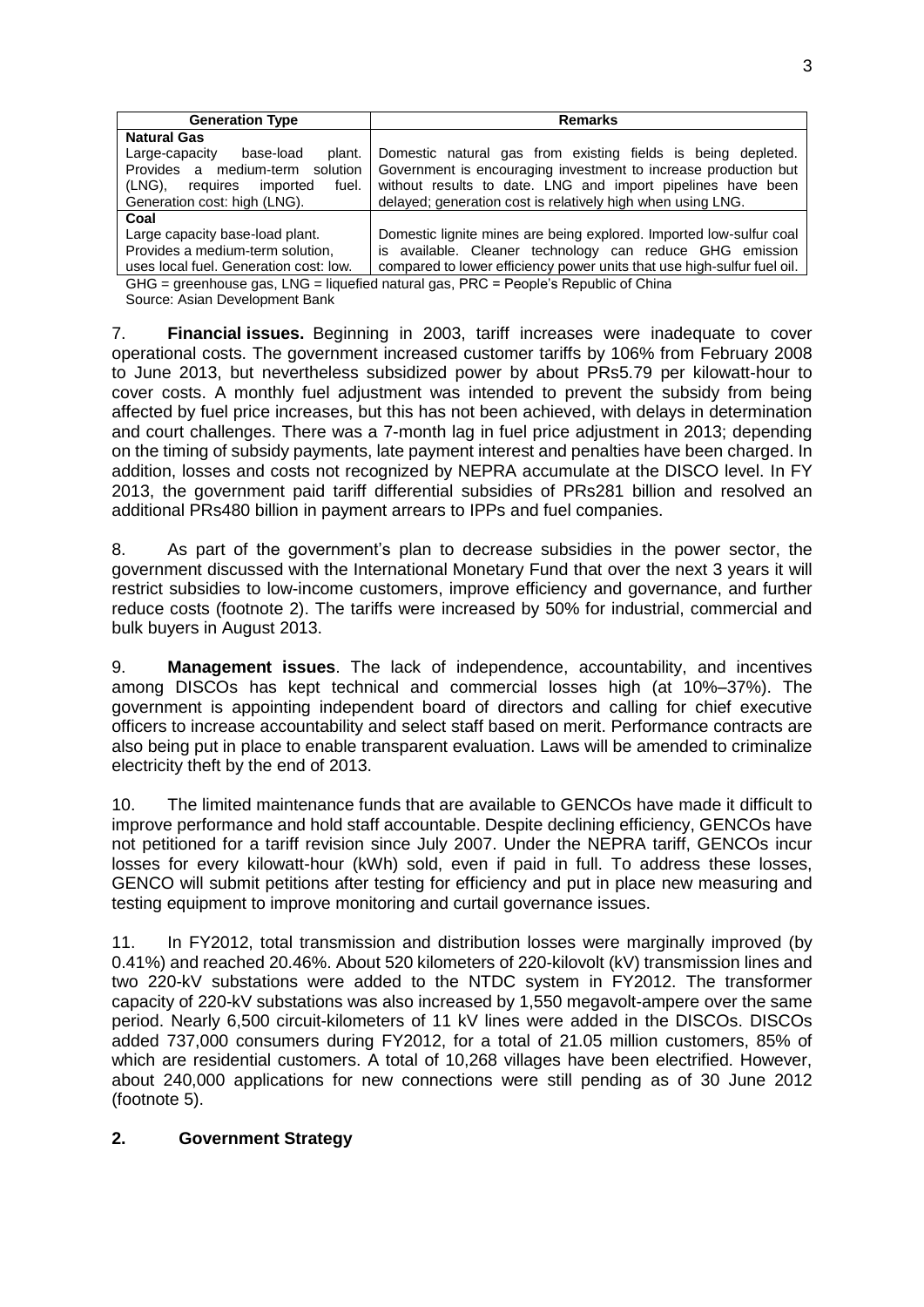12. In July 2013, the Ministry of Water and Power launched an ambitious National Power Policy to support current and future energy needs. The National Power Policy seeks to eliminate load shedding by 2017, (i) reducing the average system-wide generation cost from \$0.12 per kWh to \$0.10 per kWh by 2018, (ii) decreasing transmission and distribution losses from the current 25%–28% to 16% by 2018, and (iii) increasing revenue collection from 85% to 95% of billing. The government also aims to reduce processing times for all sector functions and operations.

13. The National Power Policy's goals and targets will be achieved by making the power sector operation and development more efficient, competitive and sustainable. Efficiency will be established through promotion of system-wide merit order (e.g., in fuel allocation, dispatch, payments, and the power mix). Transparency will be achieved by providing seamless access to information through public websites, and accountability through hiring of professionals on the basis of competency, the signing of performance contracts, and a zero tolerance approach to corruption and poor performance. Competition will be based on infrastructure development, upfront tariffs, competitive bidding, and key client management. NEPRA will be strengthened and a one-window operation established to facilitate private sector investors. Sustainability will be achieved through the use of low-cost energy, fair treatment of stakeholders, rationalization of consumer tariffs, and demand management through pricing and regulatory instruments.

14. The strategy prioritizes maximizing the impact of various initiatives. In the short term, the government will bring existing but idle or underused power generation capacity online, stop electricity theft, sign performance contracts with sector entities, and ensure transparency in sector governance and management. In the medium term, low-cost gas pipeline, coal, and hydropower projects will be implemented. In the long term, large infrastructure hydropower projects will be completed, and existing high-cost energy projects and contracts will be retired, to ensure more affordable electricity generation. To do this, the government must engage in ongoing monitoring of implementation and ensure it meets the evolving needs of the power sector.

# **3. Asian Development Bank Sector Experience and Assistance Program**

15. **Asian Development Bank interventions**. The Asian Development Bank (ADB) multitranche financing facilities (MFFs) have been approved to finance energy efficiency, transmission, distribution and renewable energy projects that follow sector roadmaps. Each MFF has support loans, funded by the Asian Development Fund, to improve capacity and performance. The ongoing projects aim to reduce carbon dioxide emissions by over 3.5 million tons. As the sector's largest donor, ADB holds regular policy dialogues on reforms, planning and implementation, and provides periodic sector assessments to the International Monetary Fund country reviews upon request.

16. The government and donors developed a framework for resolving the energy crisis through the Friends of Democratic Pakistan Energy Task Force. ADB coordinates a quarterly meeting with major energy donors to discuss the sector's status and projects' progress. This forum enables donors to coordinate closely and engage in policy. Governance issues are being addressed through procurement outsourcing and capacity development. ADB has partnered with Agence Francaise de Developpement in the MFF for Energy Efficiency Investment Program. <sup>10</sup> ADB has also actively sought cofinancing opportunities with other donors, including the Japan International Cooperation Agency and the Islamic Development Bank.

<sup>-</sup><sup>10</sup> ADB. 2009. *Report and Recommendation of the President to the Board of Directors: Proposed Multitranche Financing Facility and Administration of Cofinancing to the Islamic Republic of Pakistan for the Energy Efficiency Investment Program.* Manila.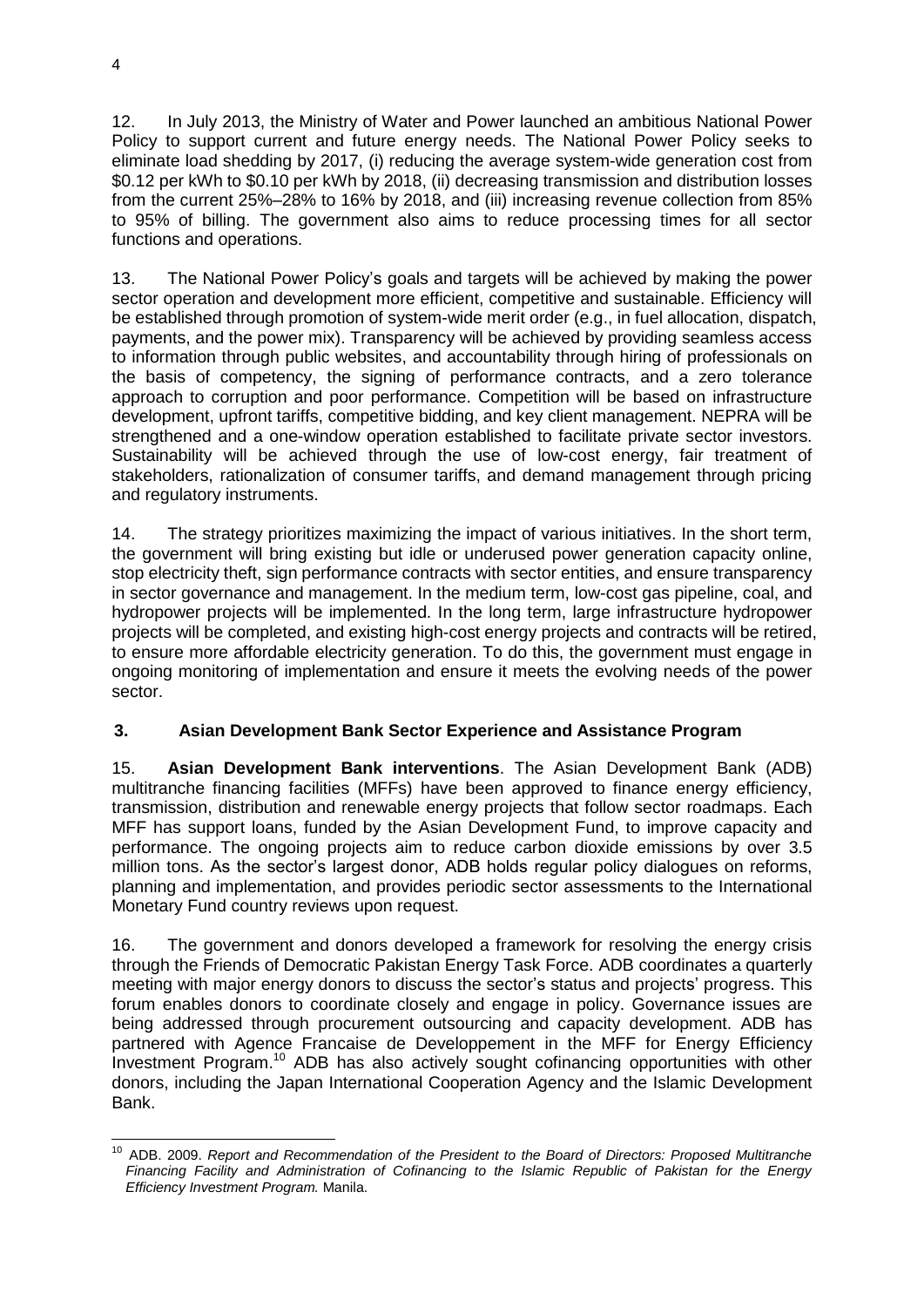### **Problem Tree for Energy Sector**